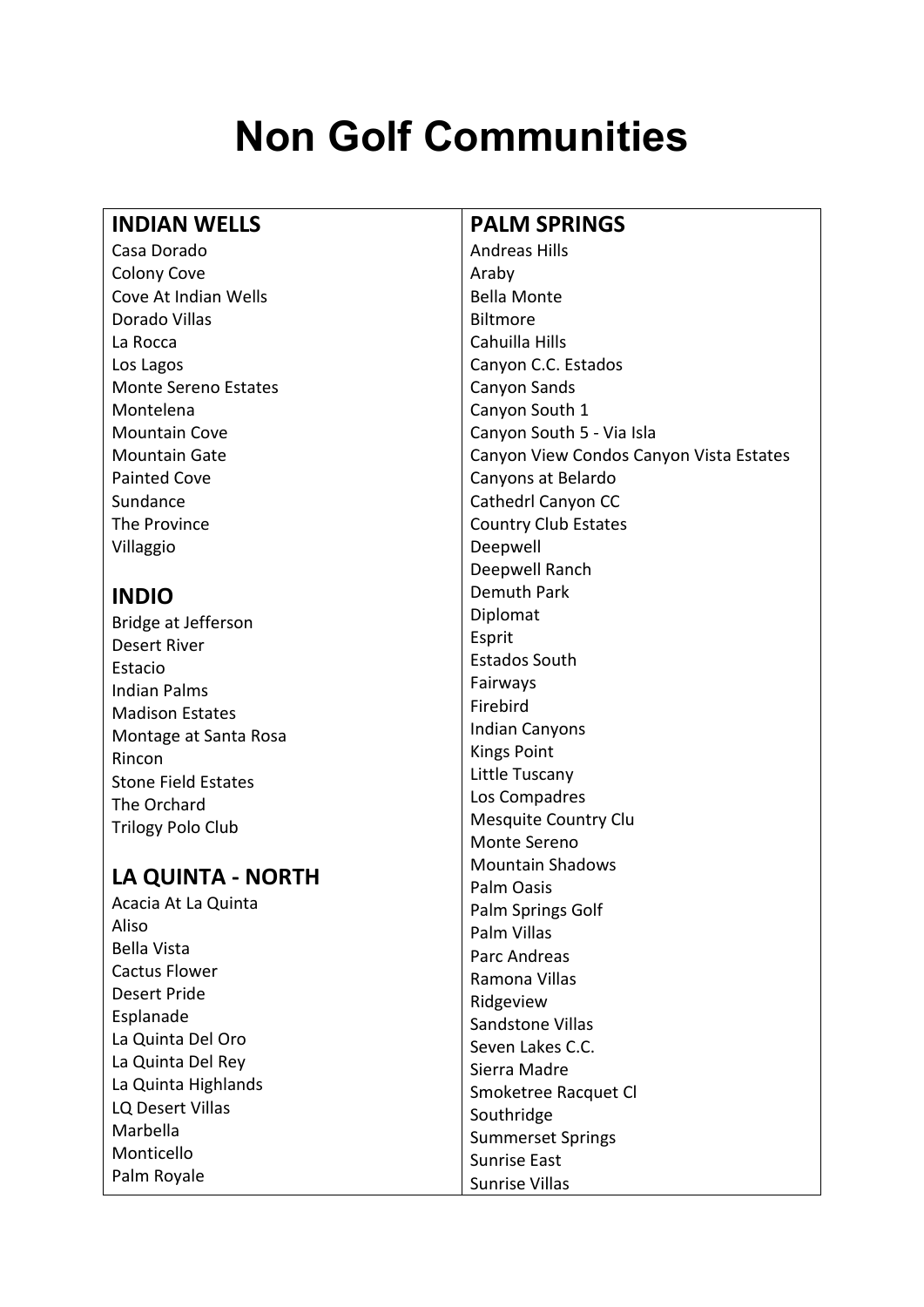Quinterra Rancho Ocotillo Sonrisa Starlight Dunes Topaz Westward Isle Westward Shadows

## **LA QUINTA - So. Of Hwy 111**

Alta Verde Coral MT Capistrano at LQ Carmela Casitas Las Rosas Codorniz Desert Club Estates Duna La Quinta Enclave Mountain Estates Griffin Ranch Haciendas at La Quinta Hidden Canyon Highland Palms La Cantera La Quinta Cove La Quinta Fairways La Quinta Polo Est LQ Resort Spa Villas LQ Tennis Villas Laguna De La Paz Lake La Quinta Legacy Villas Painted Cove Palmilla Palo Verde Parc La Quinta Piazza Serena Point Happy Estates Puerta Azul Rancho Santana Renaissance Santa Rosa Cove Santa Rosa Trail Santerra Talante The Enclave The Estancias Rancho LQ The Estates at La Quinta Piazza Serena

Tahquitz Canyon Tahquitz River Estat Twin Palms Versailles Villas De Las Flores Vista Canyon Warm Sands Waverly Park

## **PALM SPRINGS CENTRAL**

Casa De Oro Catalina Grove Central Palm Springs Deauville El Rancho Vista Estates Escena Greenhouse East Hermosa Villas Little Tuscany Movie Colony Palm Regency Pueblo Sands Ramon Estados Ranch Club Estados Rose Garden Ruth Hardy Park/Movie Colony East Sagewood St. Tropez Villas Sun Villas Sunrise Oasis Sunrise Park Sunrise Racquet Club TennisClub-SilverPlmsVllas Terra Vita The Villas in Old PS Village Racquet Club Villorrio Vista Las Palmas

### **RANCHO MIRAGE**

Artisan Big Sioux Casas de Seville Chalet Palms Cielo Clancy Estates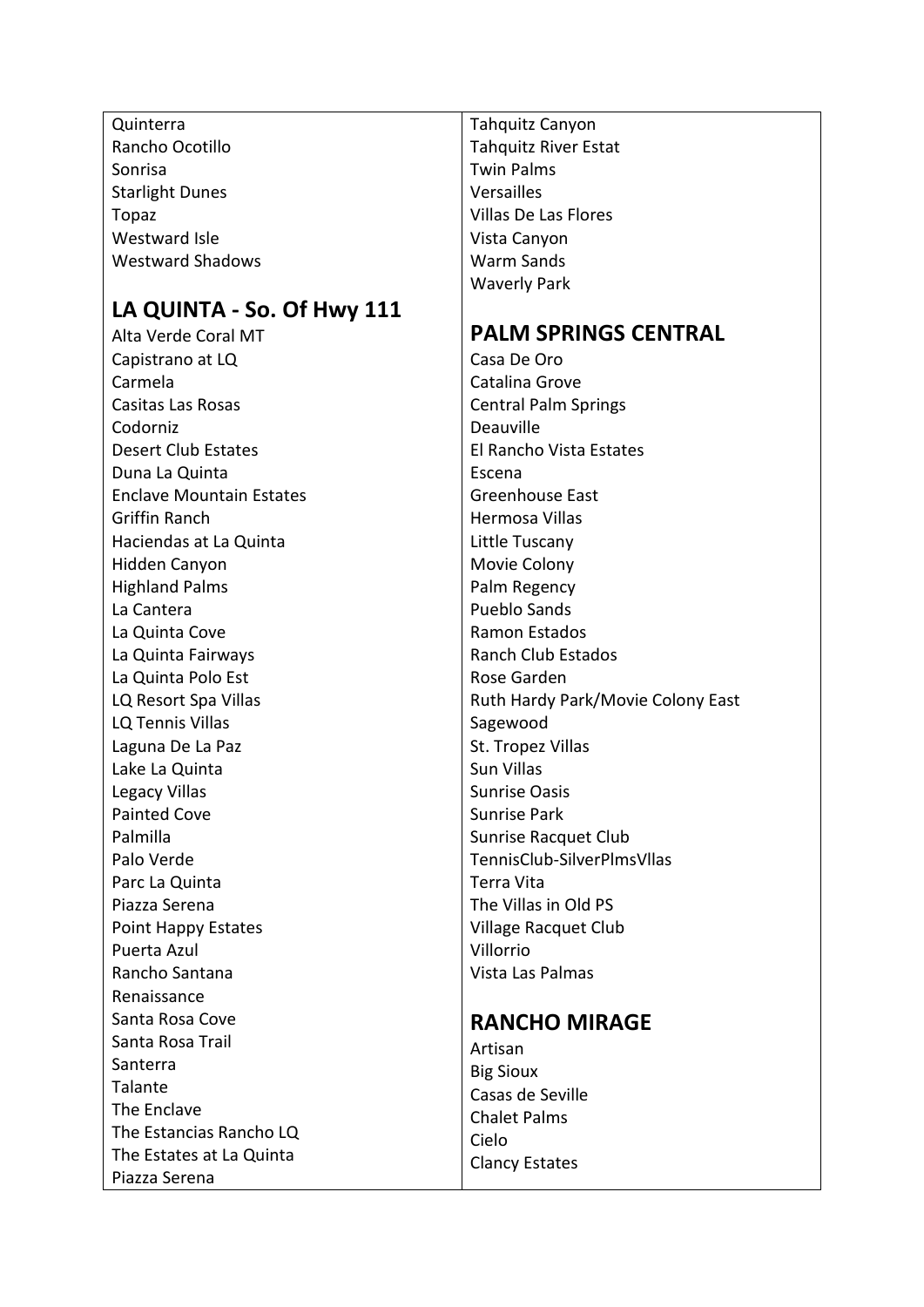| Watercolors                      | Clancy Lane                   |
|----------------------------------|-------------------------------|
|                                  | Country Club Estates          |
| <b>PALM DESERT NORTH</b>         | Desert Island                 |
| <b>Brava</b>                     | Escala                        |
| Canyon Crest                     | <b>Escala North</b>           |
| Chatham Court                    | Estilo                        |
| <b>College View Estates</b>      | Ivy League Estates            |
| <b>Country Club Villas</b>       | Key Largo                     |
| Dolce                            | La Residence                  |
| <b>Hidden Palms</b>              | La Terraza Palacio            |
| <b>Hovely Palms</b>              | La Terraza Vintage Estates    |
| La Paloma                        | La Toscana                    |
| Merano                           | Lake Mirage Racquet Club      |
| <b>Montecito Homes</b>           | Los Cocos                     |
| Monterey Ridge                   | Magnesia Falls Cove           |
| Palmira                          | Mira Vista                    |
| Park Palms                       | Mirada Estates                |
| Paseo Vista                      | Mirage Cove                   |
| Portola Del Sol                  | Mission Hills East/Deane Hms  |
| Portola Village                  | Mission Hills/Lake Front      |
| Sagewood                         | Mission Hills/LegacyOakhurst  |
| <b>Silver Sands Racquet Club</b> | Mission Hills/Stone Ridge     |
| Sonata 2                         | <b>Mission Hills/Westgate</b> |
| Sundance                         | <b>Mission Pointe</b>         |
| Terracina                        | <b>Mission Ranch</b>          |
| The Gallery                      | <b>Mountain View Villas</b>   |
| The Grove                        | Park Mirage                   |
| Venezia                          | Rancho Estates                |
| Villa Portofino                  | Rancho Mirage Rc              |
| Vista Palm Desert                | Rancho Mirage Resort          |
| Wedgewood Glen                   | San Marino                    |
|                                  | Santo Tomas                   |
|                                  | St. Augustine                 |
|                                  | Tamarick Wact                 |

## **PALM DESERT SOUTH**

Cahuilla Hills Canyon Cove Condolane Cypress Estates Deep Canyon Tennis Club El Paseo Village Indian Creek Villas Indian Hills Kings Point Monterra Mountain Shadows Mountain Villas

Tamarisk West The Renaissance Thunderbird Heights Thunderbird Terrace Tierra Del Sol Versailles Villaggio On Sinatra Villas of Mirada Vista Mirage Waterford